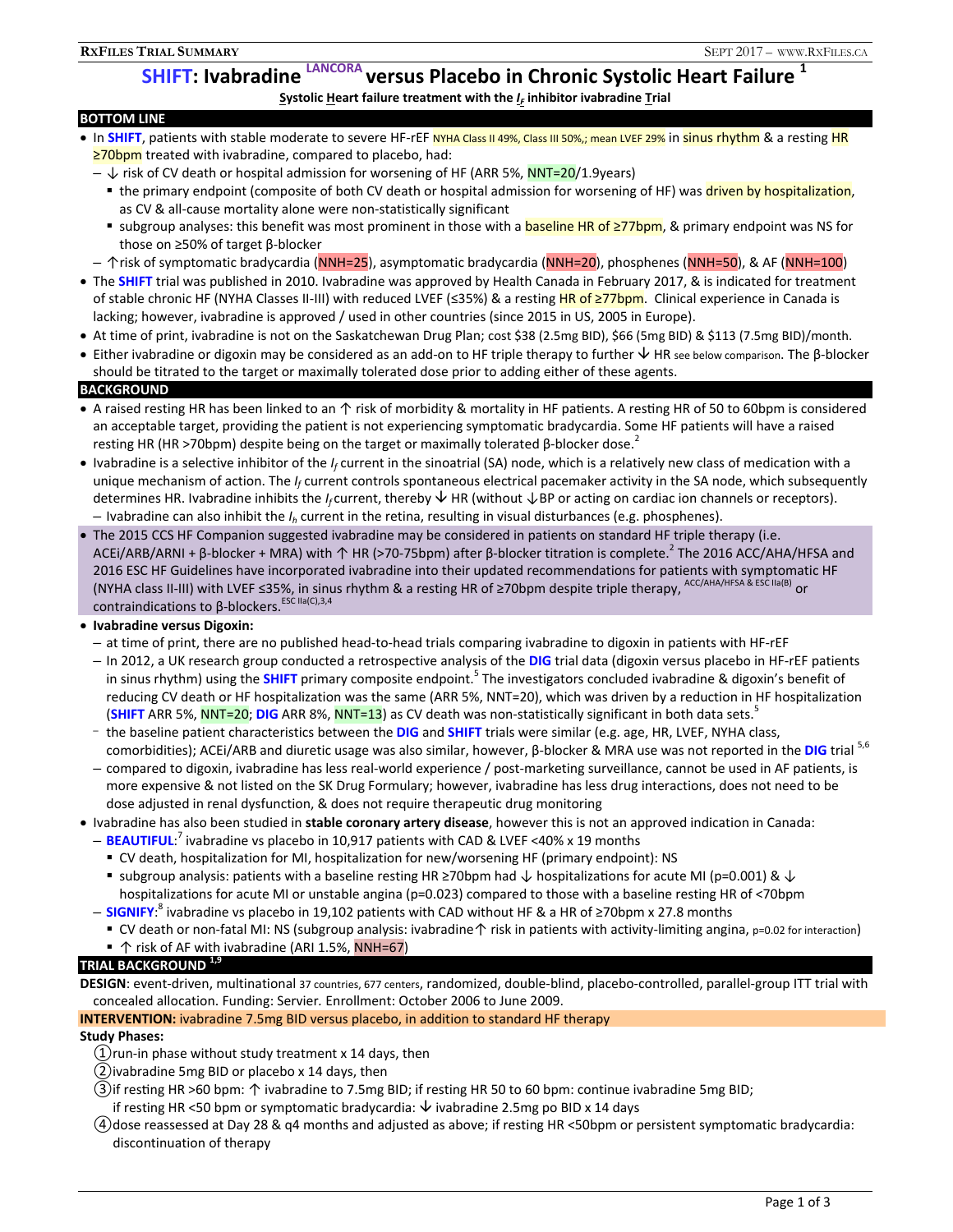#### **RXFILES TRIAL SUMMARY** SEPT 2017 – WWW.RXFILES.CA

**INCLUSION:** patients ≥18 years with moderate to severe HF, LVEF ≤35%, sinus rhythm, resting HR of ≥70bpm, stable symptomatic chronic HF for ≥4 weeks, admitted to the hospital within the last 12 months due to worsening HF, on optimal drug therapy for ≥4 weeks prior.

**EXCLUSION:** HF due to congenital heart disease or primary severe valvular disease; any of the following events in the past 2 months were also excluded: MI, ventricular or AV pacemakers pacing ≥40% of the day, permanent atrial fibrillation/flutter, or symptomatic hypotension; CRT started within previous 6 months.

Patients were not allowed to take non-DHP CCBs, class I antiarrhythmics, and strong CYP3A4 inhibitors.

**POPULATION:** at baseline: n=6505 6558 randomized but 7 patients were not dispensed the drug, one site was removed due to misconduct

- mean age 60.4 years (SD 11.4yrs),  $11\%$  ≥75 years, 76%  $\delta$ , 89% Caucasian
- $\bullet$  mean HR 79.9 bpm (SD 9.6 bpm), LVEF 29% (SD 5.1%), NYHA: class II ~49%, class III ~50%, class IV ~ 2%
- mean duration of HF 3.5 years (SD 4.2 years); primary cause of HF: ischemic 68%, non-ischemic 32%
- HTN 66.5%, MI 56%, DM 30.5%, stroke 8%, history of atrial fibrillation or flutter 8%
- **HF therapy at randomization:** ACEi/ARB ~93%, β-blocker 89.5%, diuretic 83.5%, antialdosterone agent (i.e. MRA) ~60%, digoxin ~22%, devices (CRT or ICD) 3.5%
- **Type of β-blocker & mean daily dosage**: 45% carvedilol (mean dose 25mg/day), 25.5% bisoprolol (mean dose 6.2mg/day), 14% metoprolol succinate (mean dose 90mg/day), 10% metoprolol tartate (68mg/day), 3% nebivolol (5.9mg/day), 2% other
	- 26% at β-blocker target dose, 56% at ≥50% β-blocker target dose
	- reasons for not reaching target dose: 44.5% hypotension, 32% fatigue, 14% dyspnea, 12.5% dizziness, 6% bradycardia, 9.5% other
	- $-$  11% were not on a β-blocker (reasons ~35% COPD, ~19% hypotension, 10.5% asthma, 8% cardiac decompensation, 6% dizziness or bradycardia, ~5% Raynaud or PAD, 12% other)

| <b>RESULTS</b>                                                                   |                                           | median follow-up: 22.9 months/1.9 years (IQR 18-28 months) |                                        |                                |                                                         |  |  |  |  |
|----------------------------------------------------------------------------------|-------------------------------------------|------------------------------------------------------------|----------------------------------------|--------------------------------|---------------------------------------------------------|--|--|--|--|
| <b>TABLE 1: EFFICACY</b>                                                         |                                           |                                                            |                                        |                                |                                                         |  |  |  |  |
| <b>CLINICAL ENDPOINTS</b>                                                        | <b>IVABRADINE 7.5MG BID</b><br>$n = 3268$ | <b>PLACEBO</b><br>$n = 3290$                               | ARR/ARI<br><b>HR (95% CI)</b>          | <b>NNT/NNH</b><br>$/1.9$ YEARS | <b>COMMENTS</b>                                         |  |  |  |  |
| <b>PRIMARY ENDPOINT</b>                                                          |                                           |                                                            |                                        |                                |                                                         |  |  |  |  |
| CV death or hospital admission for<br>worsening of HF                            | 24% (n=793)                               | 29% (n=937)                                                | $\downarrow$ 5%<br>$0.82(0.75-0.90)$   | 20                             | Primary composite endpoint<br>driven by hospitalization |  |  |  |  |
| <b>SECONARY ENDPOINTS</b>                                                        | non-statistically significant             |                                                            |                                        |                                |                                                         |  |  |  |  |
| All-cause mortality                                                              | 16% (n=503)                               | 17% (n=552)                                                | <b>NS</b>                              | ÷                              | for those on ≥50% of their                              |  |  |  |  |
| CV mortality                                                                     | 14% (n=449)                               | 15% (n=491)                                                | <b>NS</b>                              |                                | <b>B-blocker target dose</b>                            |  |  |  |  |
| <b>HF</b> mortality                                                              | $3\%$ (n=113)                             | $5% (n=151)$                                               | $\downarrow$ 2%<br>$0.74(0.58-0.94)$   | 50                             | Kaplan-Meier curves<br>separated within the $1st$ 3     |  |  |  |  |
| All-cause hospital admission                                                     | 38% (n=1231)                              | 42% (n=1356)                                               | $\downarrow$ 4%<br>$0.89(0.82 - 0.96)$ | 25                             | months, & benefit was<br>maintained                     |  |  |  |  |
| Hospital admission for worsening HF                                              | 16% (n=514)                               | 21% (n=672)                                                | $\downarrow$ 5%<br>$0.74(0.66-0.83)$   | 20                             | HR net reduction:<br>"Day 28: 10.9 bpm                  |  |  |  |  |
| Any CV hospital admission                                                        | 30% (n=977)                               | 34% (n=1122)                                               | $\downarrow$ 4%<br>$0.85(0.78-0.92)$   | 25                             | (95% CI 10.4-11.4)<br>$\blacksquare$ 1 year: 9.1 bpm    |  |  |  |  |
| CV death, hospital admission for<br>worsening HF, or non-fatal MI                | 25% (n=825)                               | 30% (n=979)                                                | $\downarrow$ 5%<br>$0.82(0.74-0.89)$   | 20                             | (95% CI 8.5-9.7)<br>■ End of the study: 8.1 bpm         |  |  |  |  |
| Improvement in NYHA class                                                        | 28% (n=887)                               | 24% (n=776)                                                | 个4%                                    | 25                             | (95% CI 7.5-8.7)<br>mean dose 6.4mg (SD                 |  |  |  |  |
| Patient-reported Global Assessment<br>Improvement                                | 72% (n=2118)                              | 68% (n=2017)                                               | 个4%                                    | 25                             | 1.6mg) at Day 28, 6.5mg (SD<br>1.6mg) at 1 year         |  |  |  |  |
| Physician-reported Global Assessment<br>Improvement                              | 61% (n=1888)                              | 57% (n=1772)                                               | 个4%                                    | 25                             | ■1 year to end of study: 70%<br>on target dose          |  |  |  |  |
| SUBGROUP ANALYSES - Primary Composite Endpoint (p-value for interaction = 0.029) | ■ 49% were on at least 50%                |                                                            |                                        |                                |                                                         |  |  |  |  |
| Baseline HR <77bpm (n=3144)                                                      | 21.4% (n=339)                             | 22.8% (n=356)                                              | <b>NS</b>                              | ٠                              | of their B-blocker target                               |  |  |  |  |
| Baseline HR ≥77bpm (n=3357)                                                      | 27.4% (n=454)                             | 34.2% (n=581)                                              | $\times$ 6.8%<br>$0.75(0.67-0.85)$     | 15                             | dose (was 56% at baseline)                              |  |  |  |  |

**TABLE 2: SAFETY**

| .                                                                                 |                                           |                              |                             |                           |  |  |  |
|-----------------------------------------------------------------------------------|-------------------------------------------|------------------------------|-----------------------------|---------------------------|--|--|--|
| <b>CLINICAL ENDPOINTS</b>                                                         | <b>IVABRADINE 7.5MG BID</b><br>$n = 3232$ | <b>PLACEBO</b><br>$n = 3260$ | <b>ARR/ARI, HR (95% CI)</b> | <b>NNT/NNH /1.9 YEARS</b> |  |  |  |
| Discontinuation rates                                                             | 21% (n=682)                               | 19% (n=605)                  | 个2%, 1.14 (1.02-1.27)       | 50                        |  |  |  |
| Serious adverse events                                                            | 45% (n=1450)                              | 48% (n=1553)                 | $\downarrow$ 3%             | 34                        |  |  |  |
| <b>HF</b> adverse event                                                           | 25% (n=804)                               | 29% (n=937)                  | $\downarrow$ 4%             | 25                        |  |  |  |
| Symptomatic bradycardia                                                           | 5% (n=150)                                | $1\%$ (n=32)                 | 个4%                         | 25                        |  |  |  |
| Discontinuation due to symptomatic bradycardia                                    | 1% (n=20)                                 | $<$ 1% (n=5)                 | 个0.5%                       | 200                       |  |  |  |
| Asymptomatic bradycardia                                                          | 6% (n=184)                                | $1\%$ (n=48)                 | 个5%                         | 20                        |  |  |  |
| Discontinuation due to asymptomatic bradycardia                                   | 1% (n=28)                                 | $<$ 1% (n=5)                 | 个0.7%                       | 143                       |  |  |  |
| <b>Atrial fibrillation</b>                                                        | 9% (n=306)                                | 8% (n=251)                   | $\uparrow$ 1%               | 100                       |  |  |  |
| Phosphenes*                                                                       | $3% (n=89)$                               | $1\%$ (n=17)                 | 个2%                         | 50                        |  |  |  |
| tofined as transient oppaneed brightness in a restricted area of the visual field |                                           |                              |                             |                           |  |  |  |

defined as transient enhanced brightness in a restricted area of the visual field

**STRENGTHS, LIMITATIONS, & UNCERTAINTIES** 

- 
- **STRENGTHS:**  clinically meaningful endpoints & clinically relevant subgroup analyses
	- provided baseline information on type of β-blocker and mean daily β-blocker dose
		- blinded adjucation of outcomes
		- only 0.05% (n=3) of patients were lost to follow-up